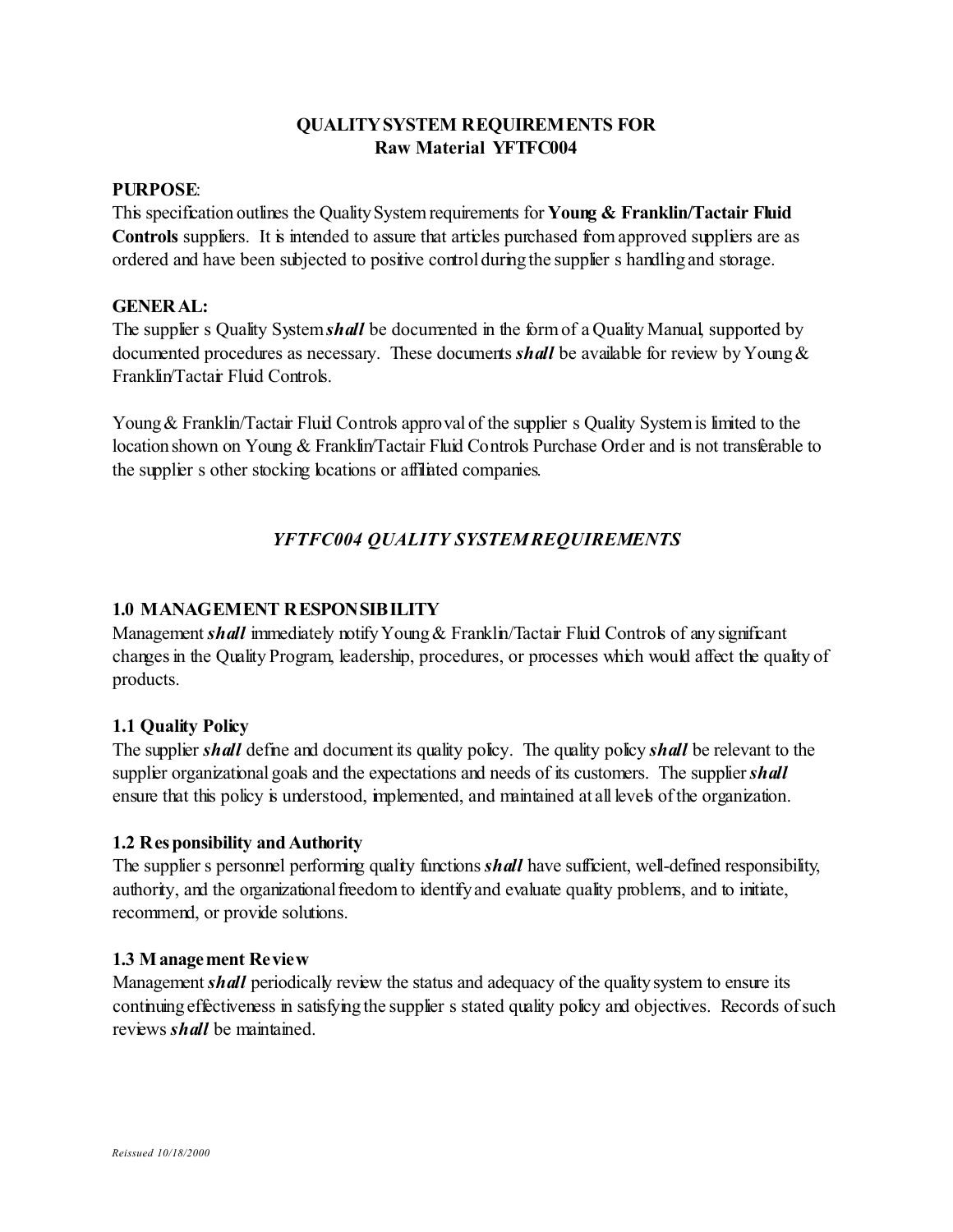## **2.0 QUALITY SYSTEM**

#### **2.1 General**

The supplier *shall* establish, document, implement, and maintain a quality system to assure product compliance to specified requirements.

The supplier *shall* maintain a quality manual that includes or makes reference to quality system procedures and outline the structure of the documentation used in the quality system.

## **3.0 CONTRACT REVIEW**

## **3.1 Review**

The supplier s quality function *shall* assure the supplier s procurement documents incorporate applicable quality, and technical requirements, and verifies that items are procured from approved sources when required by Young & Franklin/Tactair Fluid Controls Purchase Order.

## **3.2 Amendment to Contract**

The supplier *shall* identify how an amendment to a contract is made and correctly transferred to the functions concerned within the supplier s organization.

## **3.3 Records**

Records of contract reviews *shall* be maintained.

## **4.0 DOCUMENT AND DATA CONTROL**

## **4.1 General**

The supplier *shall* establish and maintain documented procedures to control all documents and data that relate to the requirements of this standard including, to the extent applicable, documents of external origin such as standards and customer drawings. In essence a system is maintained to control the initiation, revision, issue, and distribution of all Quality related documents.

## **5.0 PURCHASING**

## **5.1 General**

The supplier *shall* establish and maintain documented procedures to ensure that purchased product conforms to specified requirements.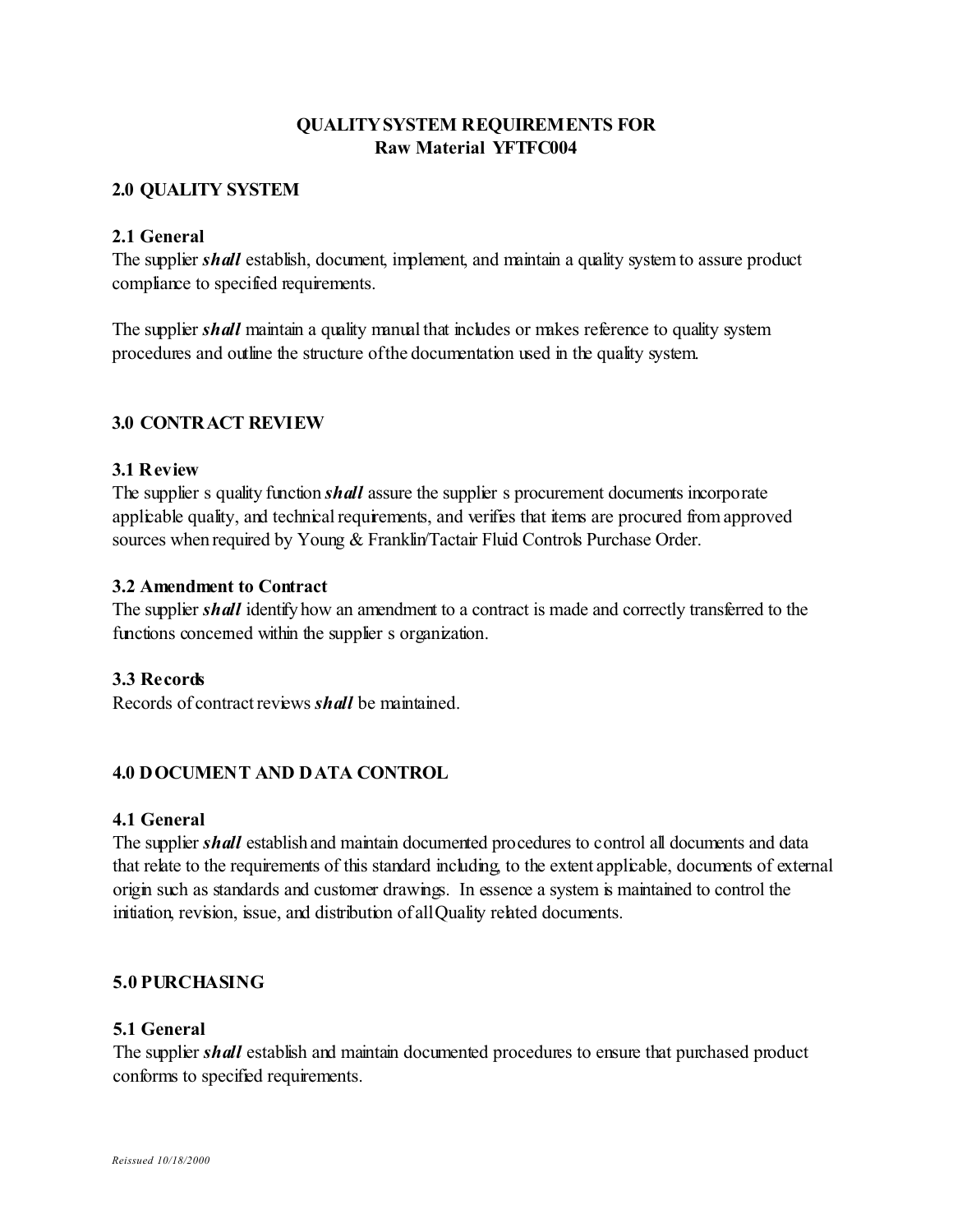## **6.0 PRODUCT IDENTIFICATION AND TRACEABILITY**

The supplier *shall* establish and maintain documented procedures for identifying product by suitable means from receipt and during all stages of production, delivery, and installation.

The supplier *shall* establish and maintain documented procedures for unique identification of individual product or batches. This identification *shall* be recorded.

## **7.0 PROCESS CONTROL**

The Supplier *shall* identify and plan the production, installation, and servicing processes which directly affect quality and *shall* ensure that these processes are carried out under controlled conditions.

Controlled conditions *shall* include the following:

Documented procedures defining the manner of production, installation, and servicing, where the absence of such procedures could adversely affect quality; Use of suitable production, installation, and servicing equipment, and a suitable working environment; Compliance with reference standards/codes, quality plans, and/or documented procedures; Monitoring and control of suitable process parameters and product characteristics; Approval of processes, equipment and persomel as appropriate; Criteria for workmanship, which *shall* be stipulated in the clearest practical manner (e.g., written standards, representative samples, or illustrations); Suitable maintenance of equipment to ensure continuing process capability.

Where the results of processes cannot be fully verified by subsequent inspection and testing of the product and where, for example, processing deficiencies may become apparent only after the product is in use, the processes *shall* be carried out by qualified operators and/or *shall* require continuous monitoring and control of process parameters to ensure that the specified requirements are met.

The requirements for any qualification of process operations, including associated equipment and personnel*shall* be specified.

Records *shall* be maintained for qualified processes, equipment, and personnel, as appropriate.

# **8.0 INSPECTION AND TESTING**

The supplier *shall* establish and maintain documented procedures for inspection and testing activities to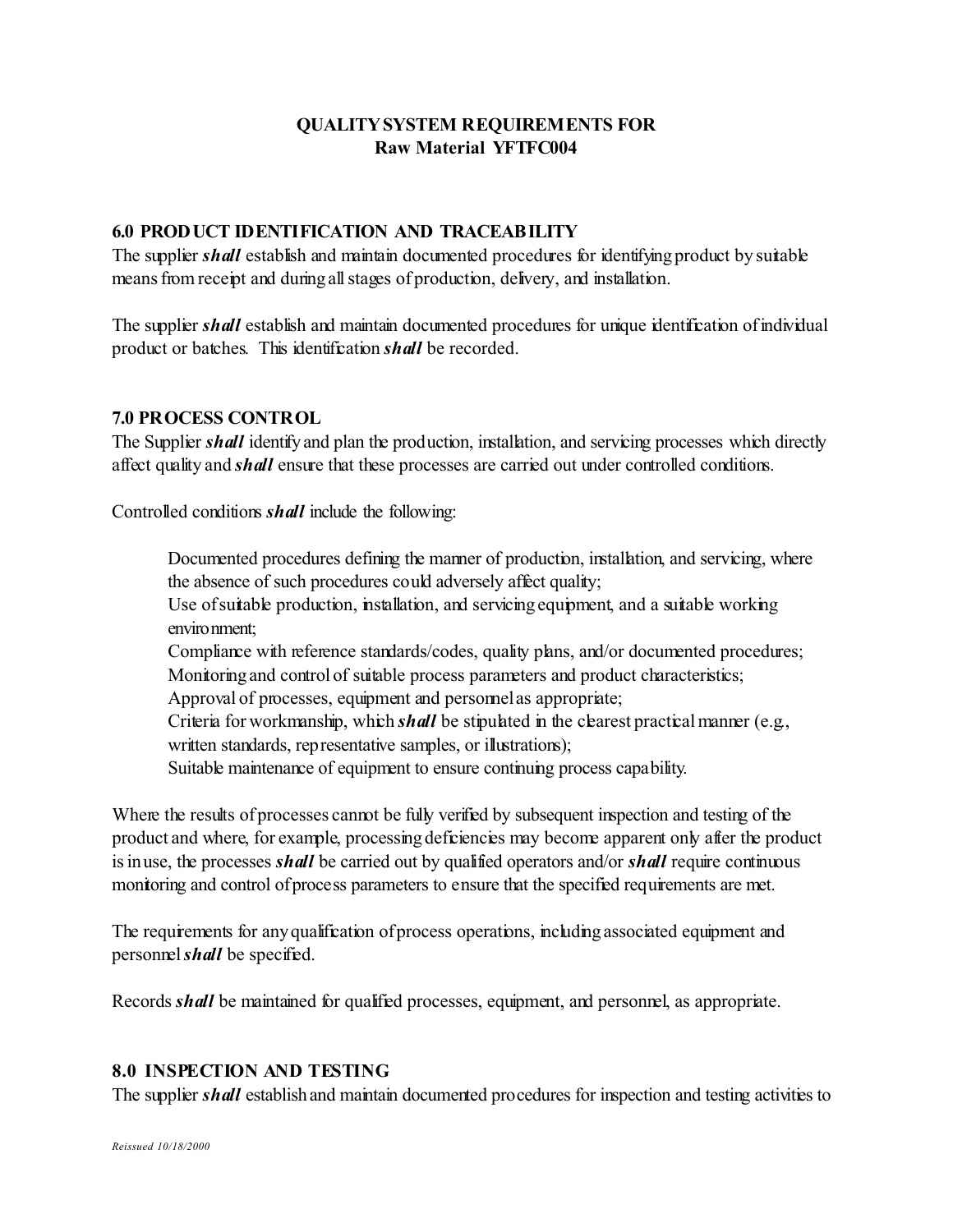verify the specified requirements for the product are met.

The required inspection, testing with records *shall* be established and detailed in the quality plan or a documented procedure.

## **8.1 Receiving Inspection and Testing**

The supplier *shall* ensure that incoming product is not used or processed until it has been inspected or otherwise verified as conforming to specified requirements. Verification of the specified requirements *shall* be in accordance with the quality plan and/or documented procedures.

## **8.2 In-process Inspection and Testing**

The supplier *shall*:

Inspect and test the product as required by the quality plan and/or documented procedures; " Hold product until the required inspection and tests have been completed or necessary reports have been received and verified, except when product is released under positive-recall procedures *shall* not preclude the activities.

## **8.3 Final Inspection and Testing**

The supplier *shall* carry out all final inspection and testing in accordance with the quality plan and/or documented procedures to complete the evidence of conformance of the finished product to the specified requirements.

# **8.4 Inspection and Test Records**

The supplier *shall* establish and maintain records which provide evidence that the product has been inspected and/or tested. These records *shall* show clearly whether the product has passed or failed the inspections and/or tests according to defined acceptance criteria. Where the product fails to pass any inspection and/or test, the procedures for control of non-conforming product *shall* apply.

Records *shall* identify the inspection authority responsible for the release of product.

# **9.0 CONTROL OF INSPECTION, MEASURING, AND TEST EQUIPMENT**

Control and calibration of instrumentation and calibration standards shall be in accordance with the requirements of ISO-10012-1 and ANSI/ASQ Z 540-1. The supplier *shall* establish and maintain documented procedures to control, calibrate, and maintain inspection, measuring, and test equipment (including test software) used by the supplier to demonstrate the conformance of product to the specified requirements. Inspection, measuring, and test equipment *shall* be used in a manner which ensures that the measurement uncertainty is known and is consistent with the required measurement capability.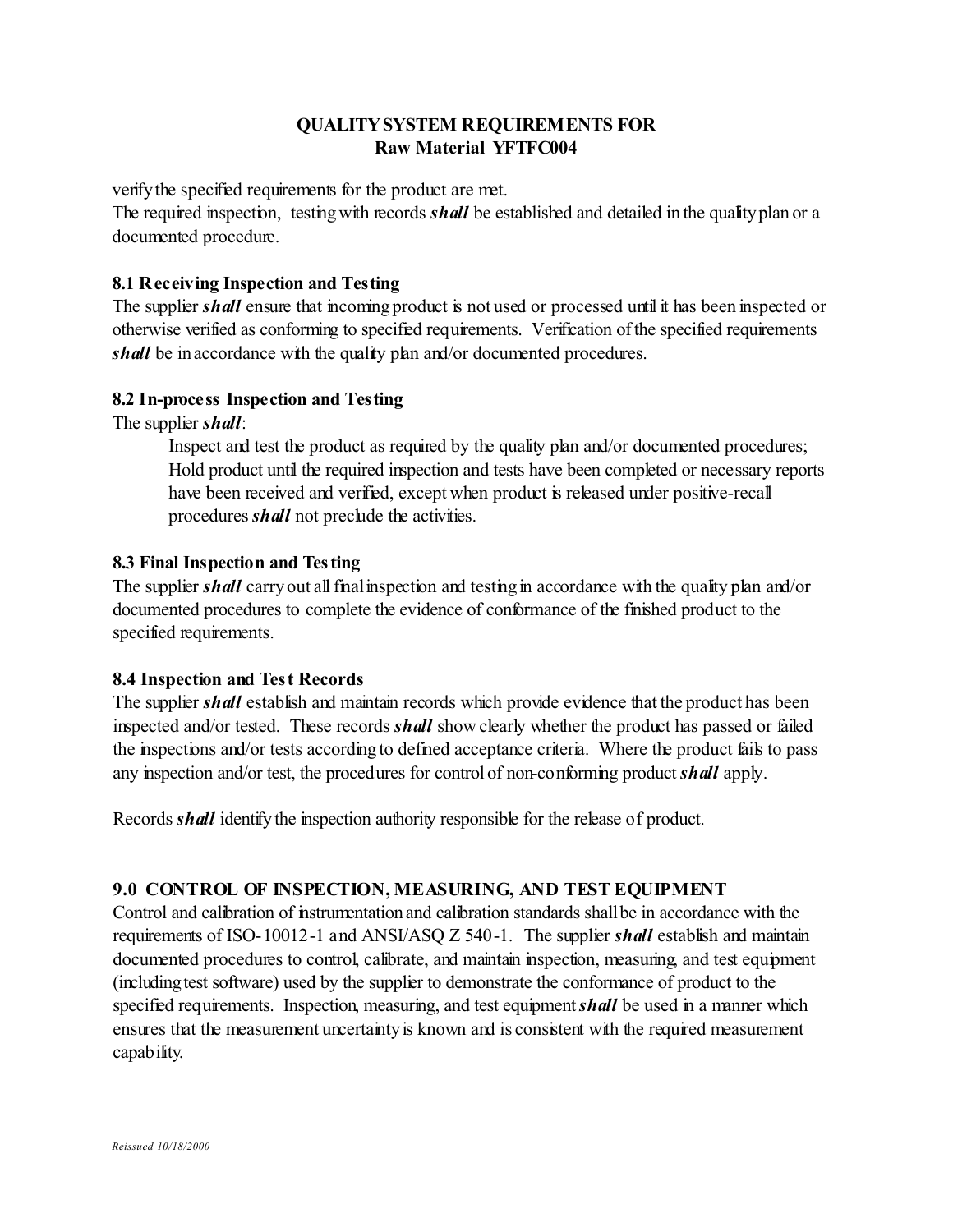Where test software or comparative references such as test hardware are used as suitable forms of inspection, they *shall* be checked to prove that they are capable of verifying the acceptability of product, prior to release for use during production, installation, or servicing, and *shall* be rechecked at prescribed intervals. The supplier *shall* establish the extent and frequency of such checks and *shall* maintain records as evidence of control.

Where the availability of technical data pertaining to the measurement equipment is a specified requirement, such data *shall* be made available, when required by the customer or customer s representative, for verification that the measuring equipment is functionally adequate.

## **9.1 Control Procedure**

The supplier *shall*:

Determine the measurements to be made and the accuracy required, and select the appropriate inspection, measuring, and test equipment that is capable of the necessary accuracy and precision;

Identify all inspection, measuring, and test equipment that can affect product quality, and calibrate and adjust them at prescribed intervals, or prior to use, against certified equipment having a known valid relationship to internationally or nationally recognized standards. Where no such standards exist, the basis used for calibration *shall* be documented;

Define the process employed for the calibration of inspection, measuring, and test equipment, including details of equipment type, unique identification, location, frequency of checks, check method, acceptance criteria, and the action to be taken when results are unsatisfactory; Identify inspection, measuring, and test equipment with a suitable indicator or approved identification record to show the calibration status;

Maintain calibration records for inspection, measuring, and test equipment

Assess and document the validity of previous inspection and test results when inspection, measuring, and test equipment is found to be out of calibration;

Ensure that the environmental conditions are suitable for the calibrations, inspections, measurements, and tests being carried out;

Ensure that the handling, preservation, and storage of inspection, measuring, and test equipment is such that the accuracy and fitness for use are maintained;

Safeguard inspection, measuring, and test facilities, including both test hardware and test software, from adjustments which would invalidate the calibration setting.

# **10.0 INSPECTION AND TEST STATUS**

The inspection and test status of product *shall* be identified by suitable means, which indicate the conformance or non-conformance of product with regard to inspection and tests performed. The identification of inspection and test status *shall* be maintained, as defined in the quality plan and/or documented procedures, throughout production, installation, and servicing of the product to ensure that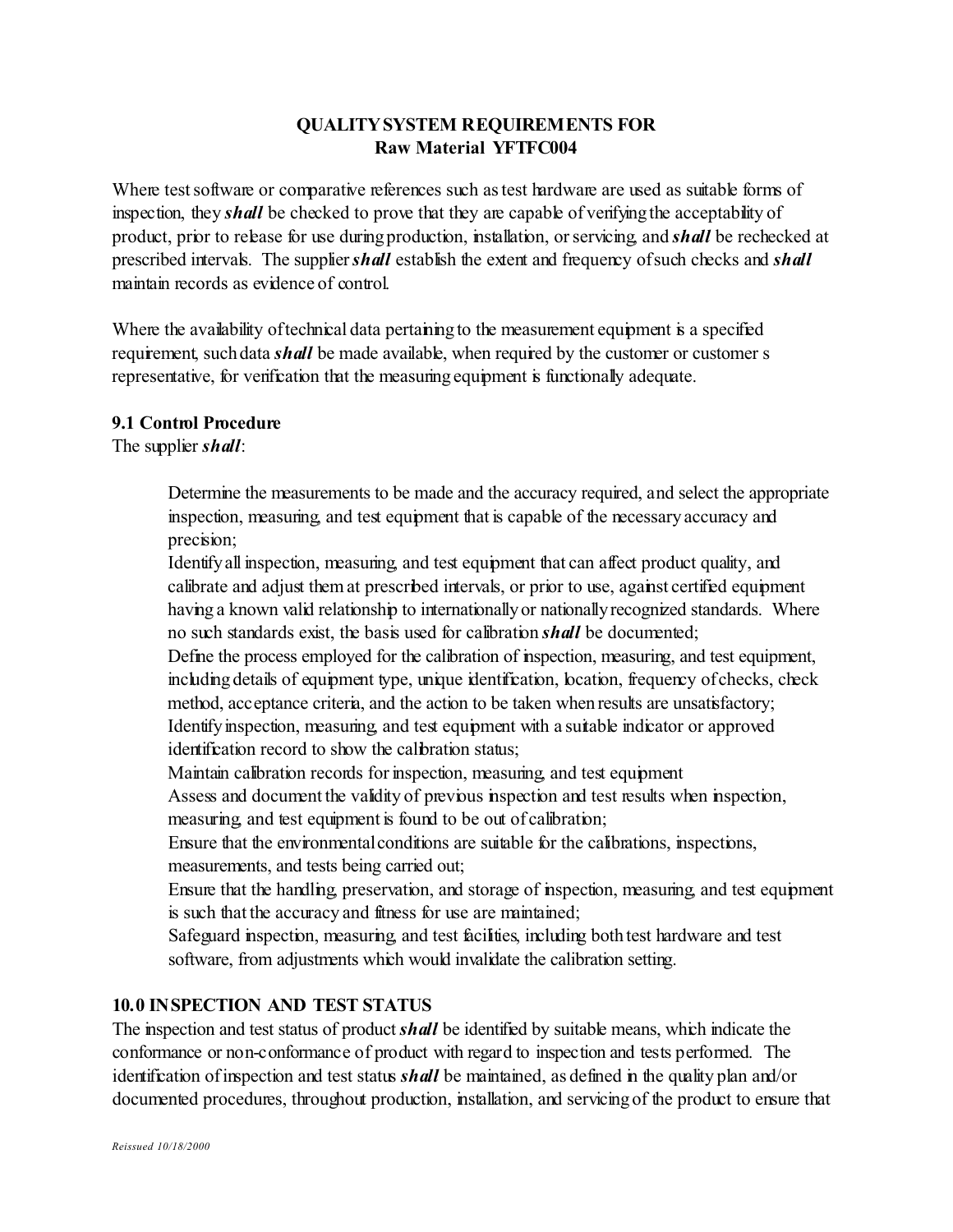only product that has passed the required inspections and tests or released under an authorized concession is dispatched, used, or installed.

# **11.0 CONTROL OF NONCONFORMING PRODUCT**

The supplier *shall* establish and maintain documented procedures to ensure that product that does not conform to specified requirements is prevented from unintended use or installation. This control*shall* provide for identification, documentation, evaluation, segregation (when practical), disposition of nonconforming product, and for notification to the functions concerned.

# **11.1 Review and Disposition of Nonconforming product**

The responsibility for review and authority for the disposition of non-conforming product *shall* be defined.

Non-conforming product *shall* be reviewed in accordance with documented procedures.

Reworked to meet the specified requirements, Accepted with or without repair by concession (must be approved by the customer) Rejected or scrapped.

Where required by the contract, the proposed use or repair of product which does not conform to specified requirements *shall* be reported for concession to the customer or customer s representative. The description of the non-conformity that has been accepted, and of repairs, *shall* be recorded to denote the actual condition.

Repaired and/or reworked product *shall* be reinspected in accordance with the quality plan and/or documented procedures.

# **12.0 CORRECTIVE AND PREVENTIVE ACTION**

# **12.1 General**

The supplier *shall* establish and maintain documented procedures for implementing corrective and preventive action.

Any corrective or preventive action taken to eliminate the causes of actual or potential non-conformities *shall* be to a degree appropriate to the magnitude of problems and commensurate with the risks encountered.

The supplier *shall* implement and record any changes to the documented procedures resulting from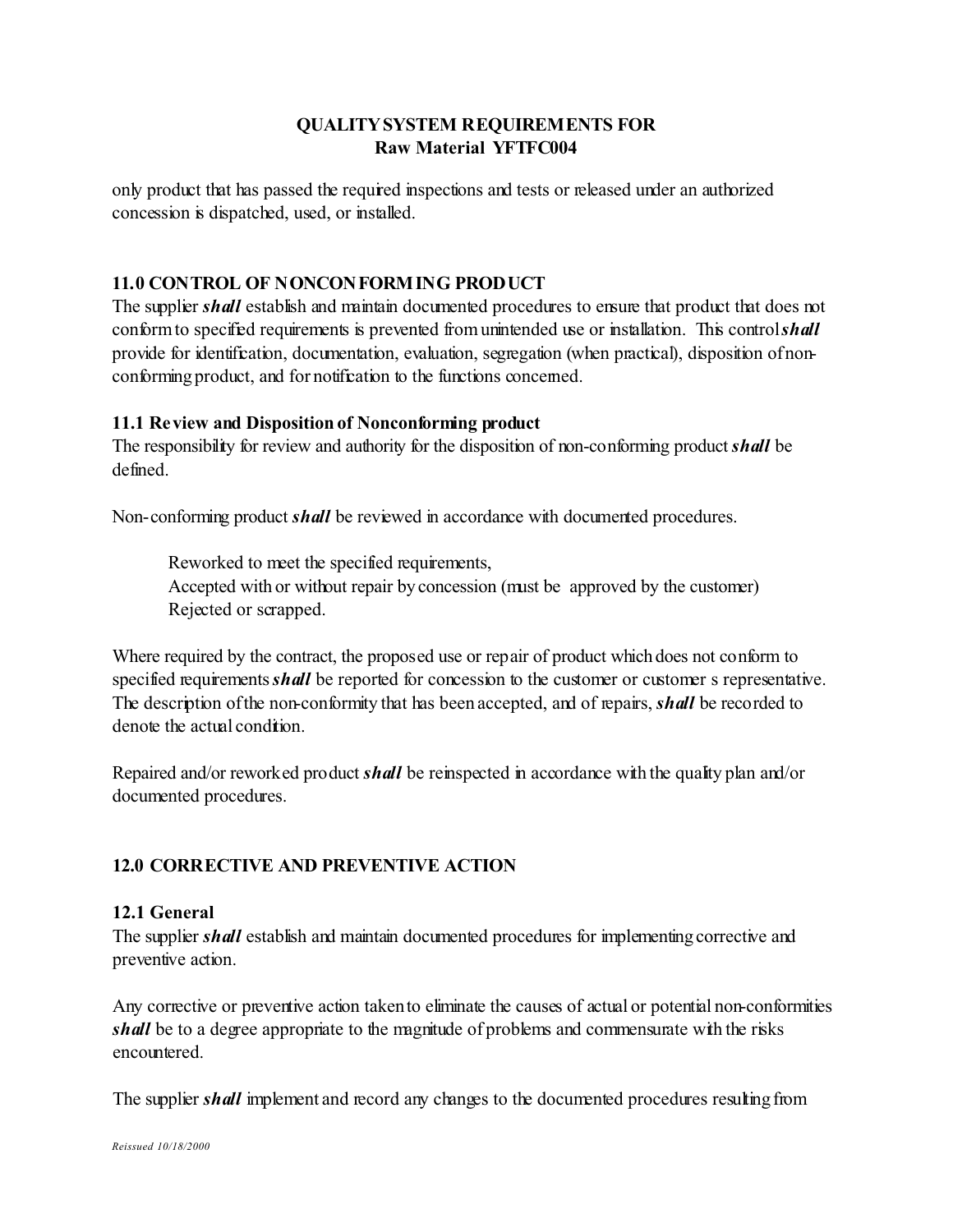corrective and preventive action

## **12.2 Responding to Corrective Action Requests.**

The supplier *shall* respond to a corrective action request in a timely manner. A letter sent to the supplier from Young & Franklin/Tactair Fluid Controls gives a description of non-conformities along with a due date that the supplier *shall* respond by. When suppliers do not respond to the corrective action by the due date, their approved supplier status may be revoked and payment for products may be withheld.

## **13.0 HANDLING, STORAGE, PACKAGING, PRESERVATION, AND DELIVERY**

The supplier shall establish and maintain documented procedures for handling, storage, packaging, preservation, and delivery of product.

## **13.1 Handling**

The supplier *shall* provide methods of handling product that prevent damage or deterioration.

## **13.2 Storage**

The supplier *shall* use designated storage areas or stock rooms to prevent damage or deterioration of product, pending use or deliver. Appropriate methods for authorizing receipt to and dispatch from such areas *shall* be stipulated. In order to detect deterioration, the condition of product in stock **shall** be assessed at appropriate intervals.

## **13.3 Packaging**

The supplier *shall* control packing, packaging, and marking processes (including materials used) to the extent necessary to ensure conformance to specified requirements.

## **13.4 Preservation**

The supplier *shall* apply appropriate methods for preservation and segregation of product when the product is under the supplier s control.

## **13.5 Delivery**

The supplier *shall* arrange for the protection of the quality of product after final inspection and test. Where contractually specified, this protection *shall* be extended to include delivery to destination.

# **14.0 CONTROL OF QUALITY RECORDS**

The supplier *shall* establish and maintain documented procedures for identification, collection, indexing, access, filing, storage, maintenance, and disposition of quality records.

The supplier *shall* maintain adequate records of all inspections and tests. The records *shall* indicate